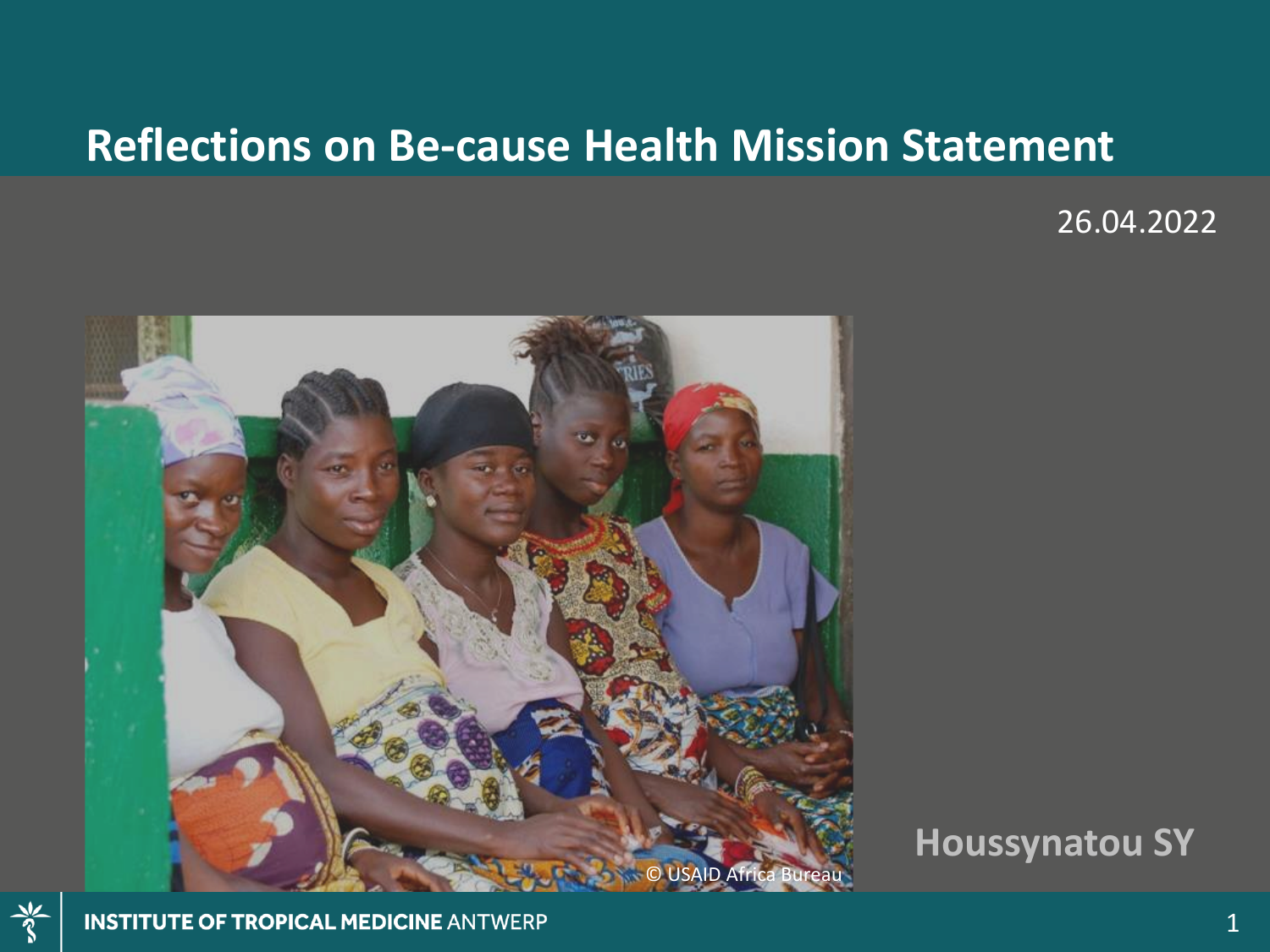#### **Introducing me…**

- From Mali, **diaspora** in Belgium
- Afro **optimist**
- Complexity / **System thinking**



Some reflections built on the "*piece à casser*" proposed by Xavier de Bethune in dec 2021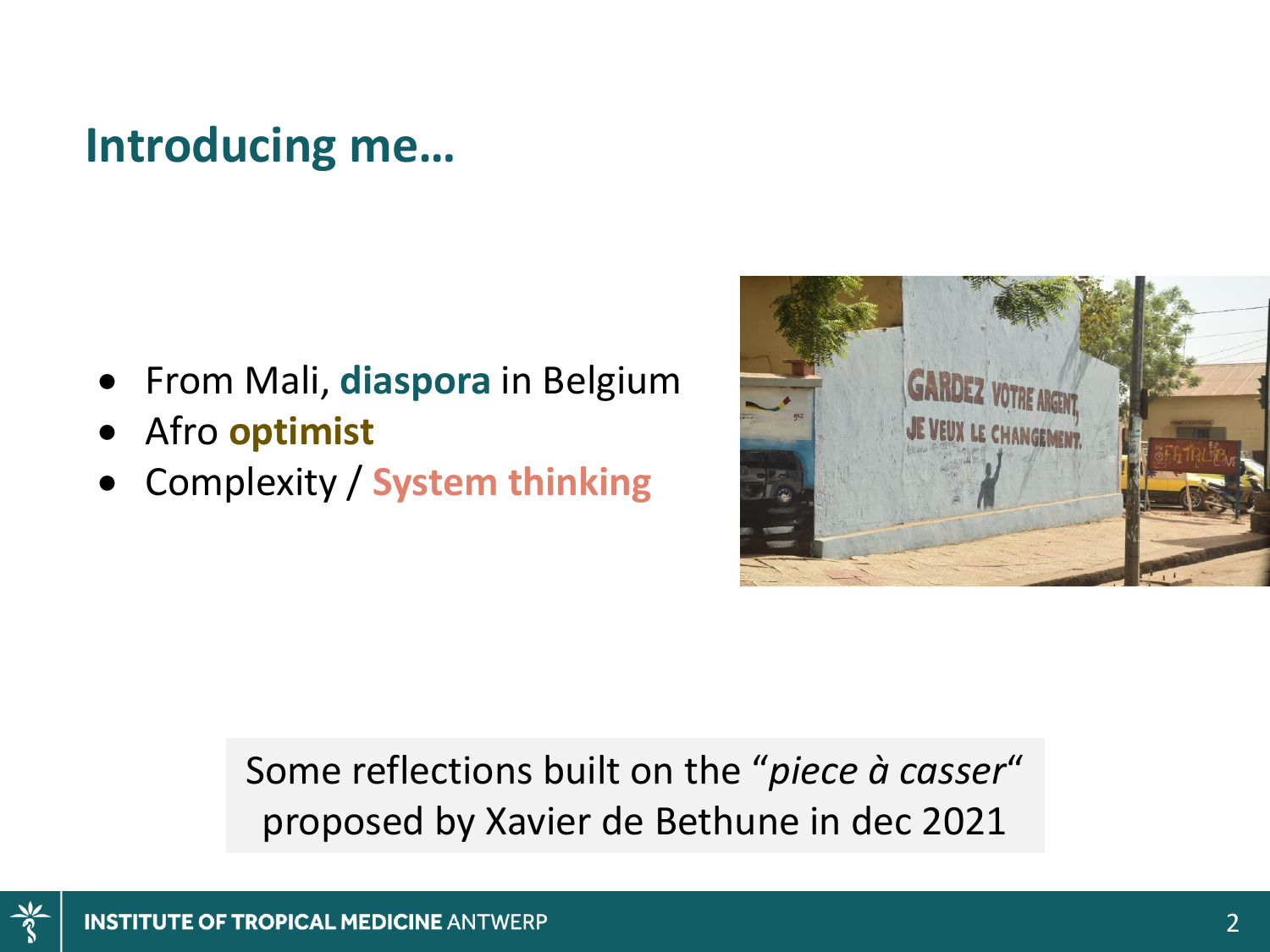## **Health for All**

- Primary Health (care)
- Patient/**person centred** (care)system => dialogue and power sharing with communities
- Social determinants of health  $\Leftrightarrow$  intersectoral collaboration)
- **Pro-poor** health financing mechanisms :
	- **sustainability** at national level
	- Coordination of global efforts

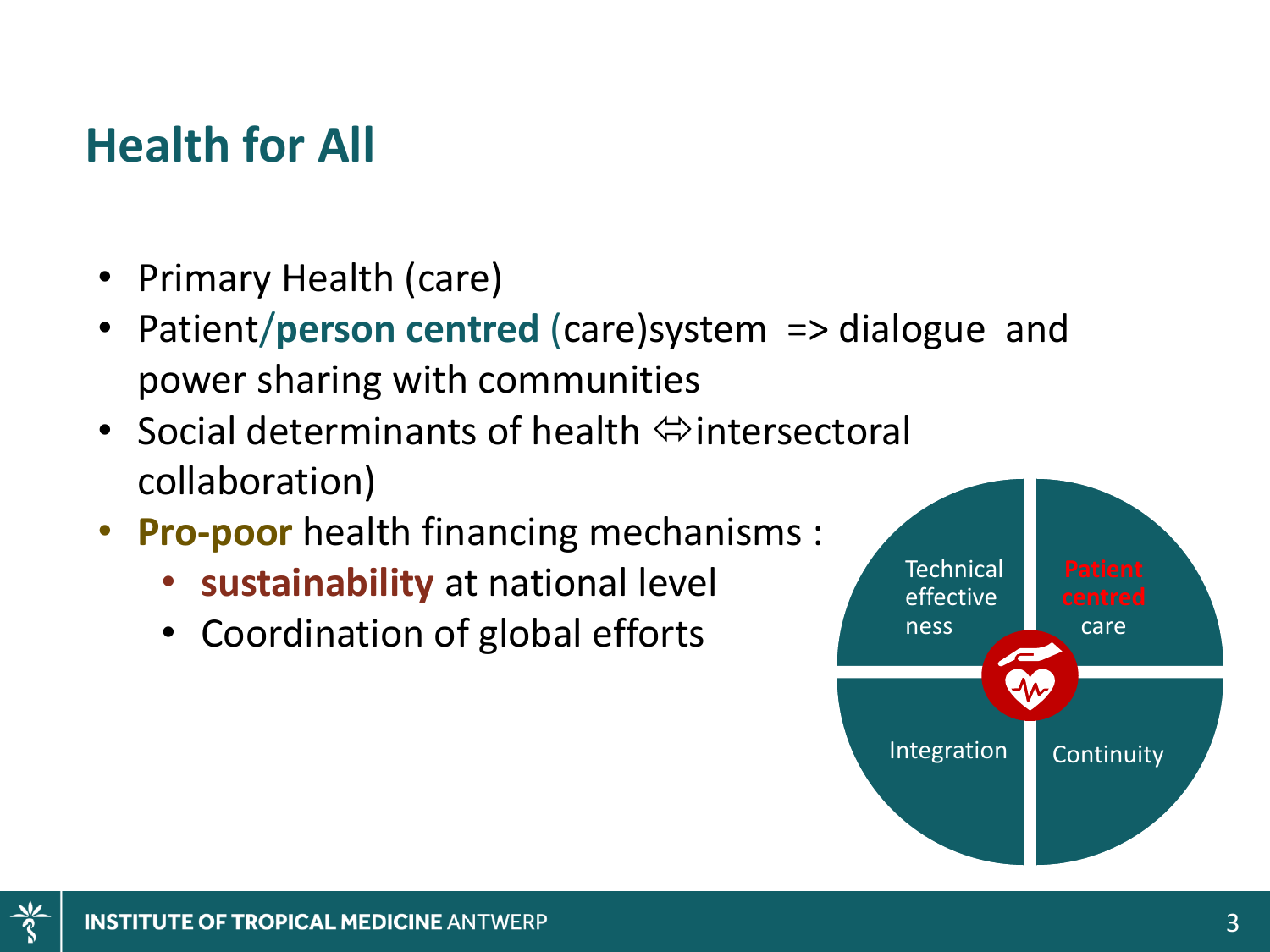#### **Be-cause Health as international platform**

Decolonization :

- Exchanges & equal **partnerships** : starting from partner needs
- Self determination : **former colonies in the driver sit**
- Diaspora as **link**



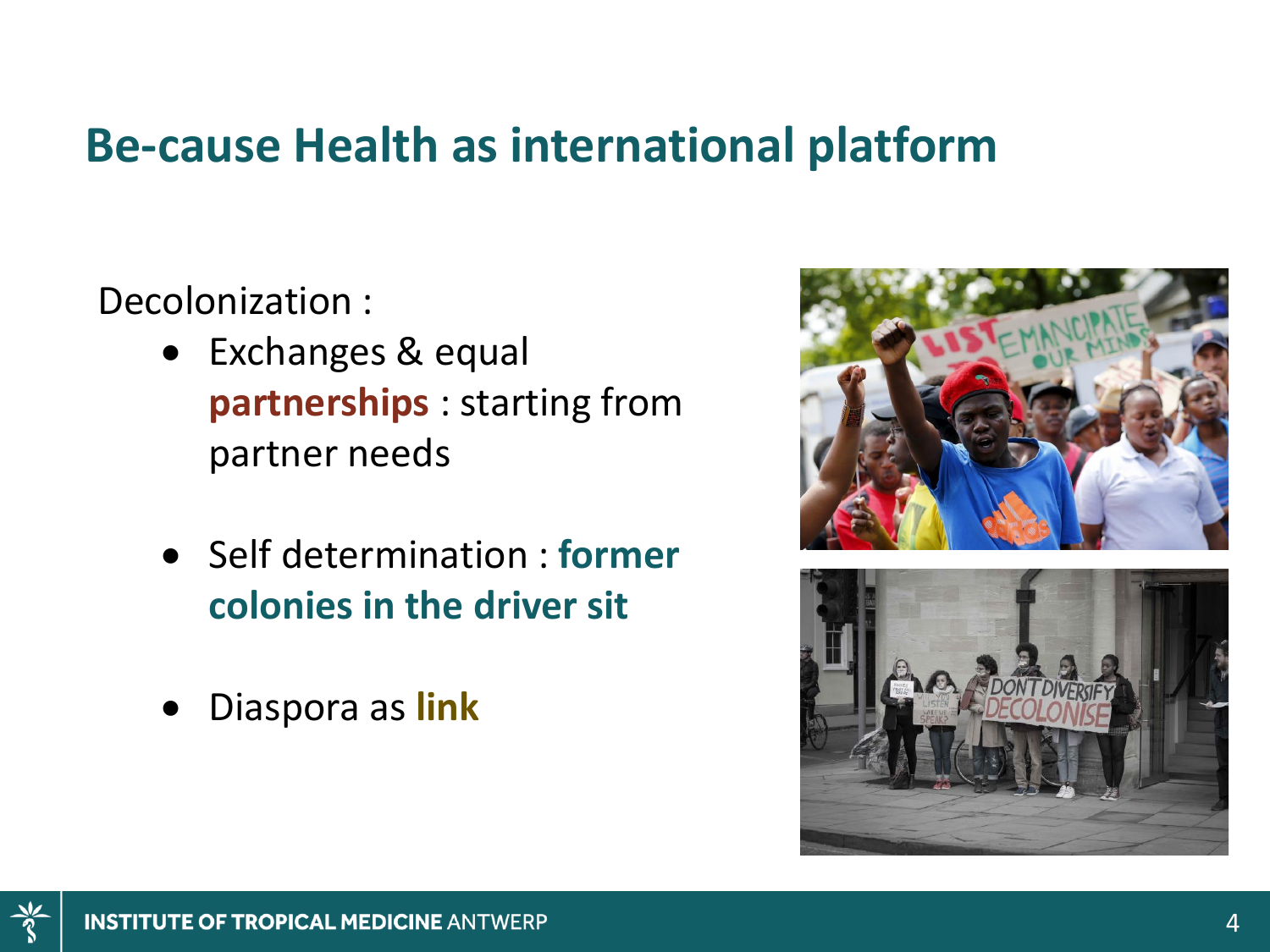## **Be-cause Health as international platform**

Critical**/ political** role on global agenda setting :

- UHC (unrealistic) attainment for 2030
- vaccine (in)equity

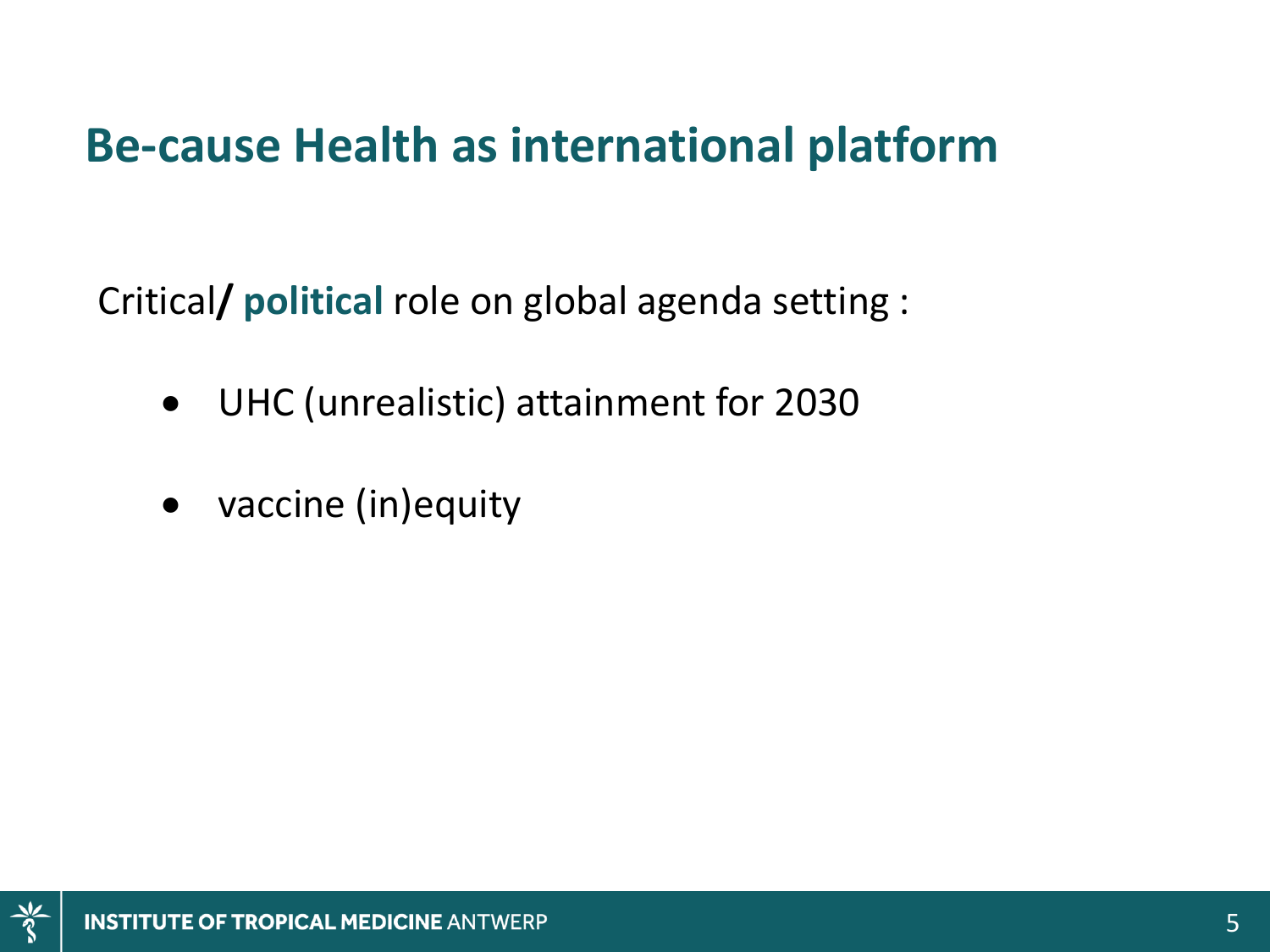# **From supporting to strengthening health systems**

- **Governance** as cross cutting block
- State **stewardship**
- More downstream/horizontal **accountability**
- Vertical programs, development interventions & global actors towards the ultimate goal of stronger health systems => **coordination Leadership and** Interaction with

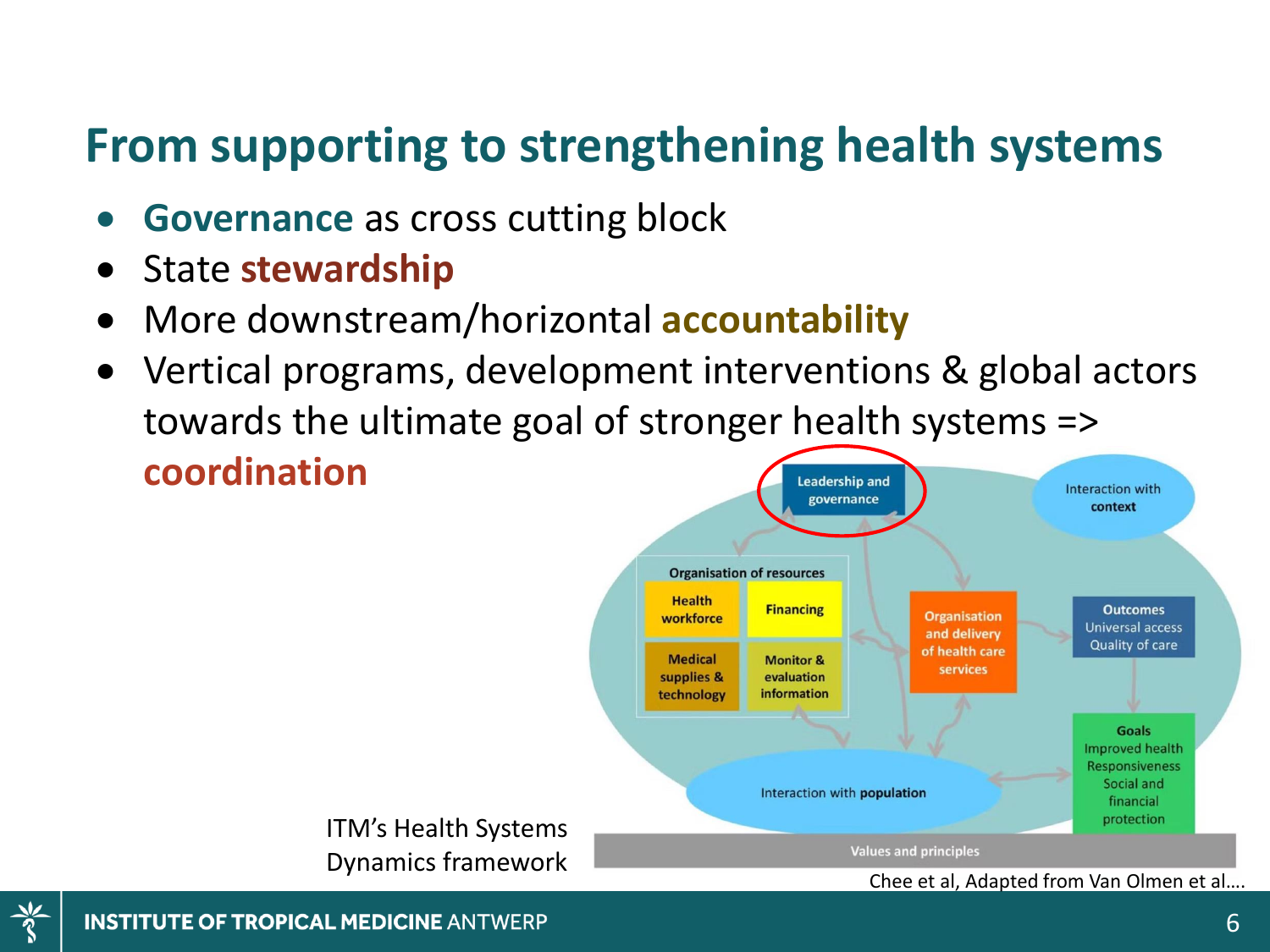## **Adaptive to context**

- **Fragility** (settings, states or countries)
- Triple **Nexus** humanitarian help/development work/peace building)
- **Resilience** to climate change, pandemics, war…



Figure 1 Conceptual overview of health system resilience, adapted from Blanchet et al. (2017).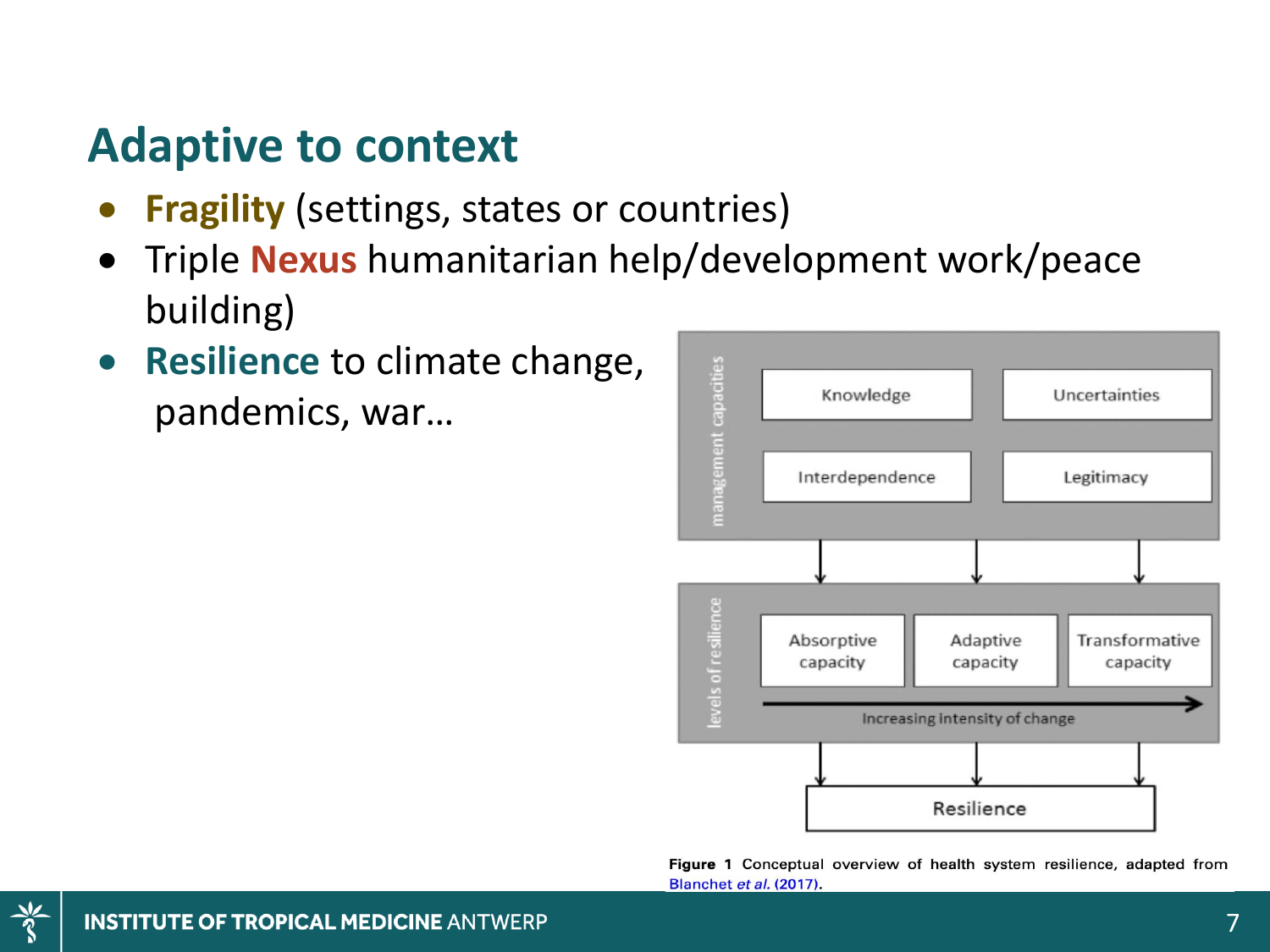## **Adaptive to context**

- **Fragility** (settings, states or countries)
- Triple **Nexus** humanitarian help/development work/peace building)
- **Resilience** to climate change, pandemics, war…
- **Learning** organizations, systems & networks
- **Action research** essential in program formulation